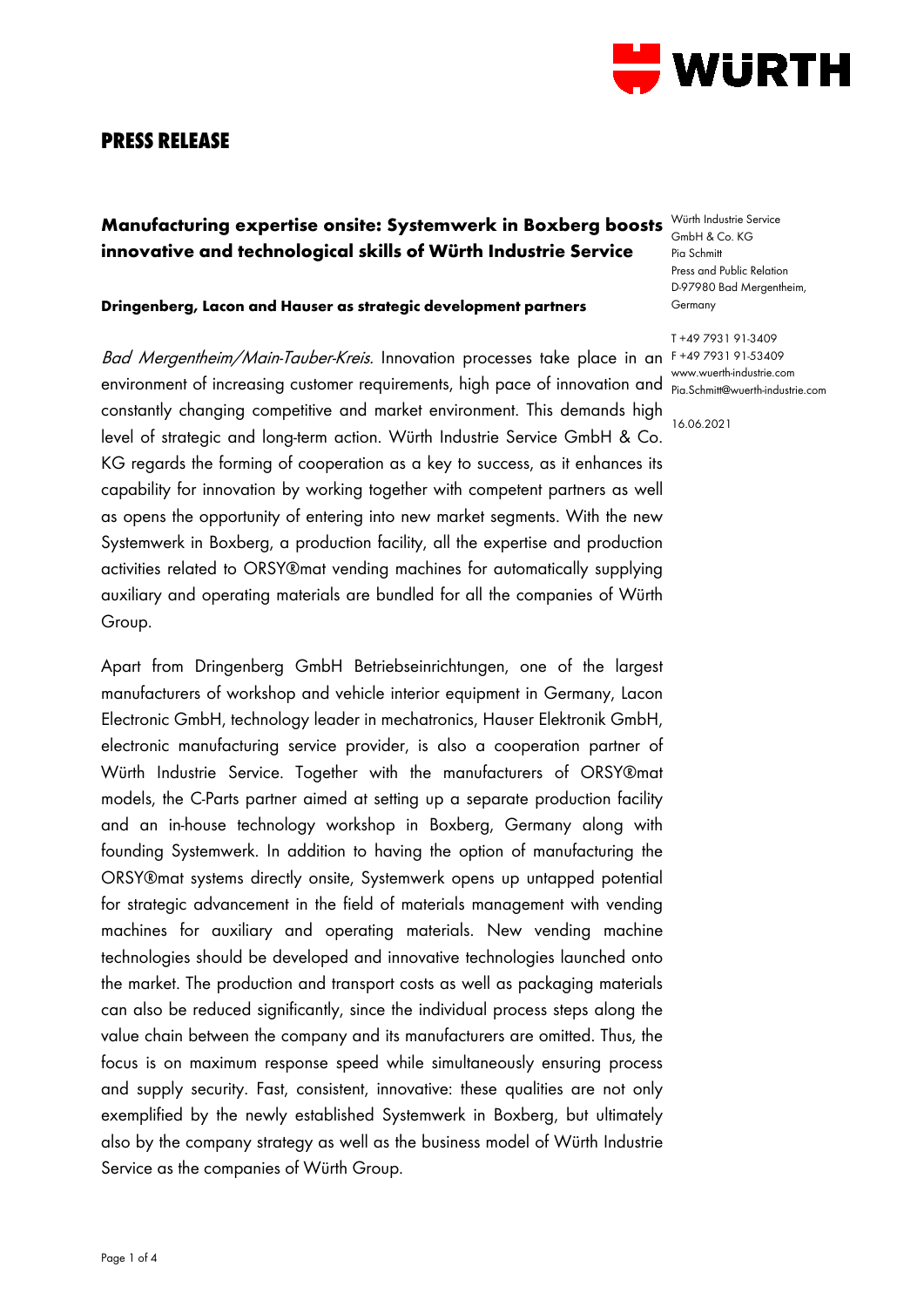

"We see it as our duty to not only implement new developments consistently, but also advance actively. A common location with our development partners lays the necessary foundation to the timely and precise implementation of technology trends related to an efficient C-Parts management in materials management. We can utilise the complete know-how of our technology partners at any given point of time.", explains Stefan Reuss, Head of Digital Solutions and IT of Würth Industrie Service.

## **Materials management with vending machines – efficient supply of auxiliary and operating materials**

Auxiliary and operating materials such as sanding discs, drill bits, hand tools or gloves with irregular, unplannable requirements usually have a low goods value and are not considered as most important components of a plant or machine in the industry. Nevertheless, they are indispensable for the final product. A missing item can bring the production of a company to a standstill and entail significant costs. With the holistic ORSY®mat solutions for automated material supply, Würth Industrie Service enables an optimum storage and stocking, and thus ensures Order with a System. The intelligent vending machines digitally and automatically reorder the withdrawn items by taking a complete overview of the inventory and also provide an overview of the consumption and costs. Customers from the manufacturing sector benefit from a secure, automated and need-based supply of MRO products - while reducing the procurement effort. By using different models of vending machines such as flap-based, drawer-based, helix-based or carrousel, material dispensing can thus be significantly simplified. The vending machine modules can be combined with each other, which offers the flexibility regarding a clear, transparent and time-independent supply of all requirements. The items are available round the clock and are reordered based on their requirement. Through decentralised provisioning, the reliable vending machines can significantly reduce time, procurement and storage costs as well as bring the wastage of consumables to a minimum.

The study on ORSY®mat CBL, a vending machine for supplying cables, wires, cords and installation material to the customers, or even ORSY®mat WGT, a system with integrated weighing cells for automatically ordering almost all auxiliary and operating materials used as personal protective equipment, assures optimum process reliability in materials management. The focus of all the ORSY®mat solutions is on maximum security of supply.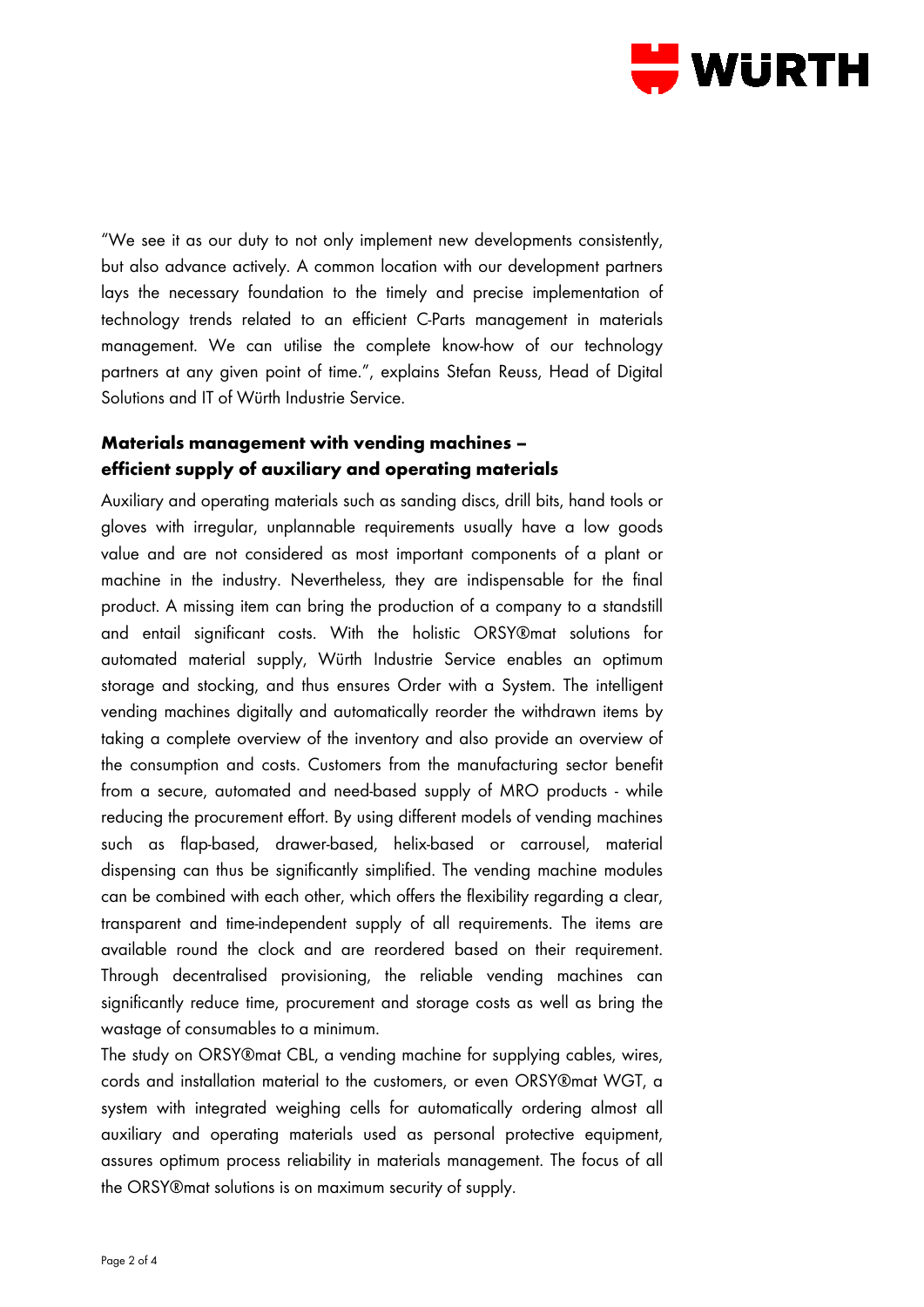

### **Head into the future**

Würth Industrie Service is continuously promoting innovations with determination and is working on developing important systems. A world without ideas and progress is unimaginable for the C-Parts partner. Würth Industrie Service, therefore, regards the forming of cooperation with competent development partners as key to success. In particular, the cooperation with the manufacturers Dringenberg, Lacon as well as Hauser is enhancing the understanding of innovative skills. In the face of global competition, increasing customer demands and rapid innovations, this is the only way to convert visions into reality in a consistent and timely manner.

#### **Photo material:**

**Captions:**



Photo 1: Common development location.jpg Caption 1: Dringenberg, Lacon and Hauser as strategic development partner Photo source 1: Archives of Würth Industrie Service GmbH & Co. KG